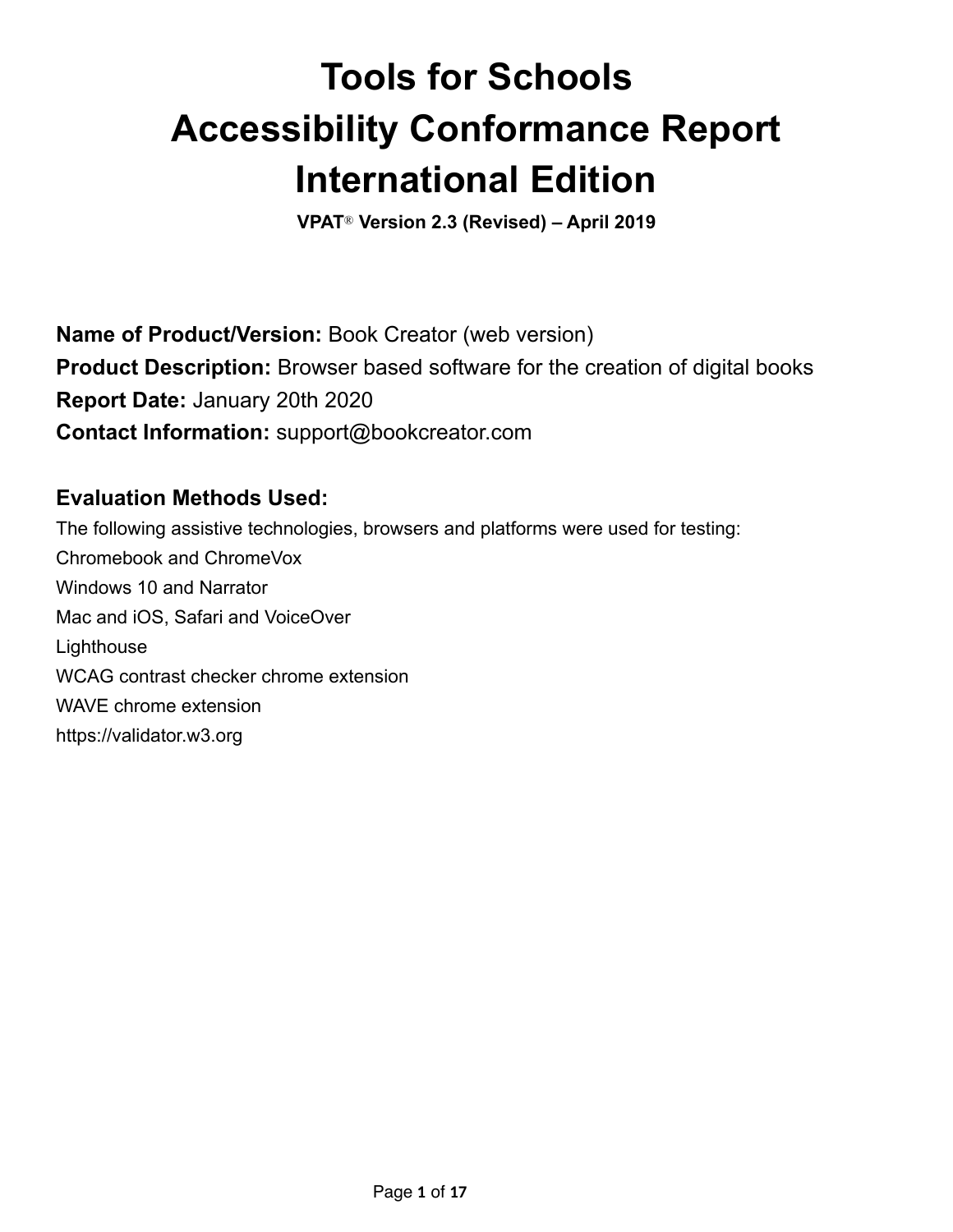# **Applicable Standards/Guidelines**

This report covers the degree of conformance for the following accessibility standard/guidelines:

| <b>Standard/Guideline</b>                       | Included In Report |
|-------------------------------------------------|--------------------|
| <b>Web Content Accessibility Guidelines 2.0</b> | Level A (Yes)      |
|                                                 | Level AA (Yes)     |
|                                                 | Level AAA (No)     |

#### **Terms**

The terms used in the Conformance Level information are defined as follows:

- **Supports**: The functionality of the product has at least one method that meets the criterion without known defects or meets with equivalent facilitation.
- **Partially Supports:** Some functionality of the product does not meet the criterion.
- **Does Not Support**: The majority of product functionality does not meet the criterion.
- **Not Applicable:** The criterion is not relevant to the product.
- **Not Evaluated**: The product has not been evaluated against the criterion. This can be used only in WCAG 2.0 Level AAA.

## **WCAG 2.x Report**

Tables 1 and 2 also document conformance with:

- EN 301 549: Chapter 9 Web, Sections 10.1-10.4 of Chapter 10 Non-Web documents, and Sections 11.1-11.4 and 11.8.2 of Chapter 11 - Non-Web Software (open and closed functionality), and Sections 12.1.2 and 12.2.4 of Chapter 12 – Documentation
- Revised Section 508: Chapter 5 501.1 Scope, 504.2 Content Creation or Editing, and Chapter 6 – 602.3 Electronic Support Documentation.

Note: When reporting on conformance with the WCAG 2.x Success Criteria, they are scoped for full pages, complete processes, and accessibility-supported ways of using technology as documented in the [WCAG 2.0 Conformance Requirements.](https://www.w3.org/TR/WCAG20/#conformance-reqs)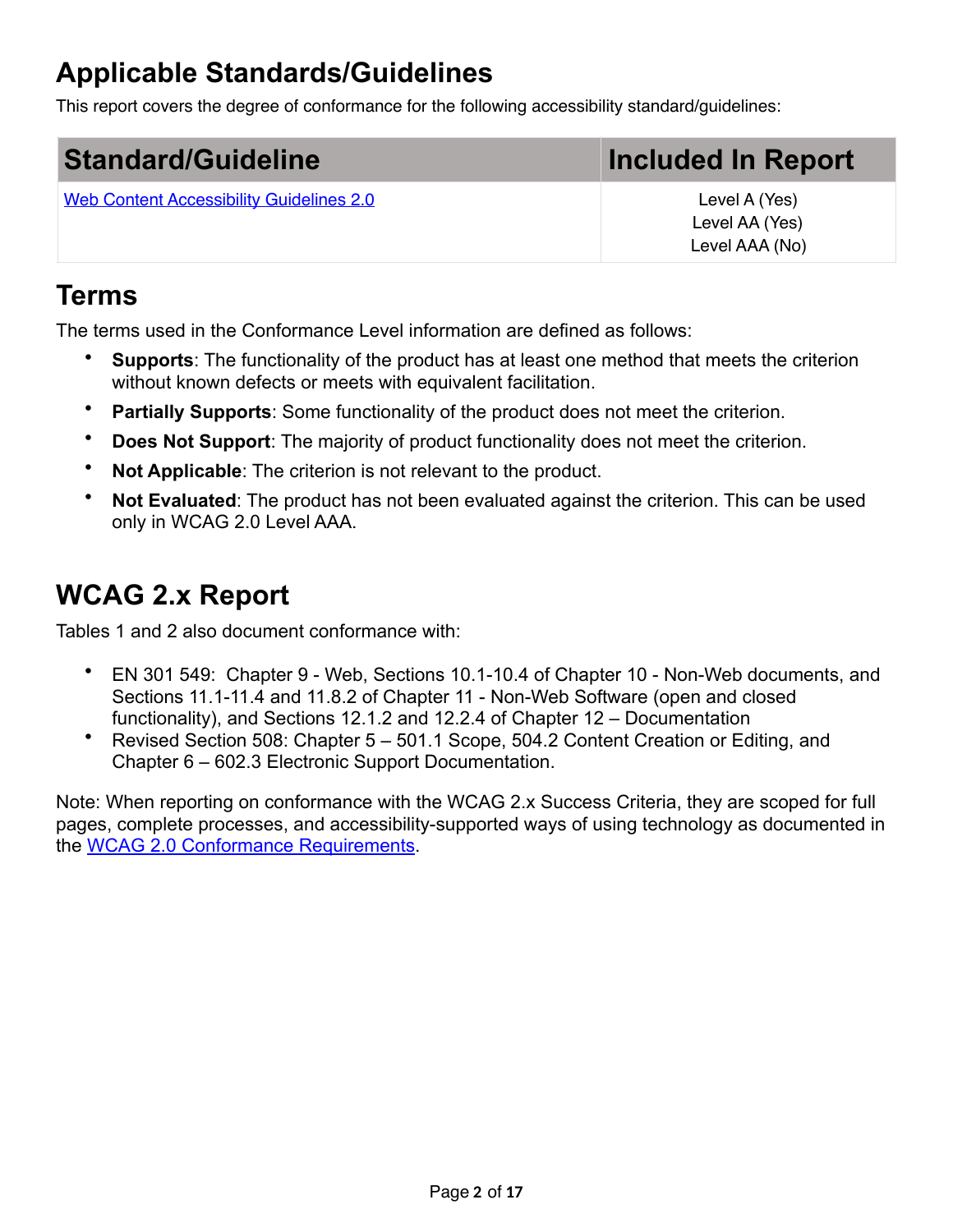### **Table 1: Success Criteria, Level A**

Notes:

| <b>Criteria</b>                                                                                                                                                                                                                                                                                                                                                                                                                                | <b>Conformance</b><br>Level | <b>Remarks and Explanations</b>                                                                                                                                             |
|------------------------------------------------------------------------------------------------------------------------------------------------------------------------------------------------------------------------------------------------------------------------------------------------------------------------------------------------------------------------------------------------------------------------------------------------|-----------------------------|-----------------------------------------------------------------------------------------------------------------------------------------------------------------------------|
| 1.1.1 Non-text Content (Level A)<br>Also applies to:<br>EN 301 549 Criteria<br>9.1.1.1 (Web)<br>$\bullet$<br>10.1.1.1 (Non-web document)<br>11.1.1.1.1 (Open Functionality<br>Software)<br>11.1.1.1.2 (Closed Functionality<br>Software)<br>11.8.2 (Authoring Tool)<br>12.1.2 (Product Docs)<br>12.2.4 (Support Docs)<br><b>Revised Section 508</b><br>501 (Web)(Software)<br>504.2 (Authoring Tool)<br>602.3 (Support Docs)                   | <b>Supports</b>             |                                                                                                                                                                             |
| 1.2.1 Audio-only and Video-only (Prerecorded)<br>(Level A)<br>Also applies to:<br>EN 301 549 Criteria<br>9.1.2.1 (Web)<br>10.1.2.1 (Non-web document)<br>11.1.2.1.1 (Open Functionality<br>Software)<br>11.1.2.1.2.1 and 11.1.2.1.2.2 (Closed<br>Software)<br>11.8.2 (Authoring Tool)<br>12.1.2 (Product Docs)<br>12.2.4 (Support Docs)<br><b>Revised Section 508</b><br>501 (Web)(Software)<br>504.2 (Authoring Tool)<br>602.3 (Support Docs) | <b>Supports</b>             | For audio-only content authors can<br>add transcripts. For video-only<br>content authors can provide an audio<br>or textual equivalent that describes<br>the video content. |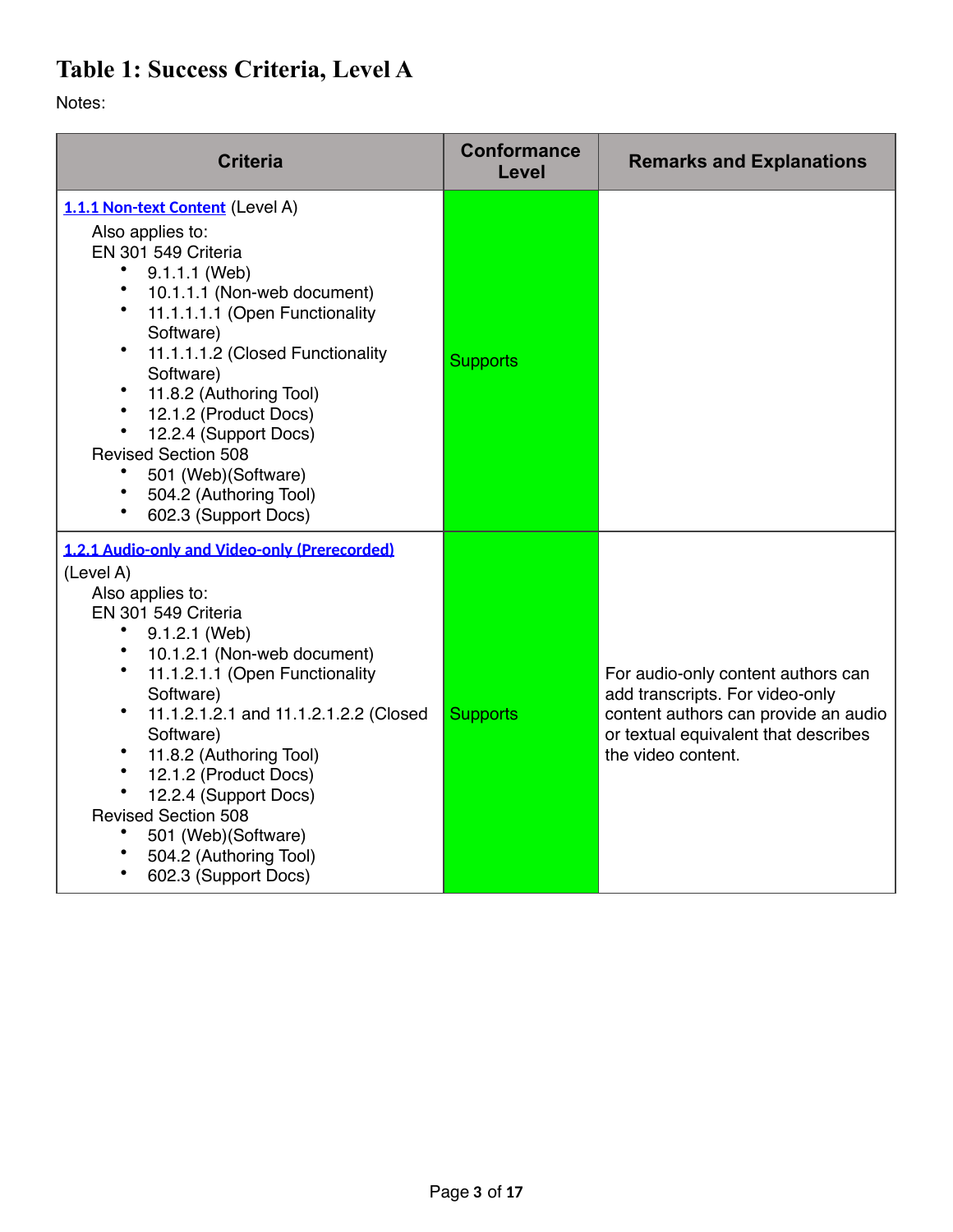| <b>Criteria</b>                                                                                                                                                                                                                                                                                                                                                                                                                       | <b>Conformance</b><br>Level | <b>Remarks and Explanations</b>                                                                                                                    |
|---------------------------------------------------------------------------------------------------------------------------------------------------------------------------------------------------------------------------------------------------------------------------------------------------------------------------------------------------------------------------------------------------------------------------------------|-----------------------------|----------------------------------------------------------------------------------------------------------------------------------------------------|
| 1.2.2 Captions (Prerecorded) (Level A)<br>Also applies to:<br>EN 301 549 Criteria<br>9.1.2.2 (Web)<br>10.1.2.2 (Non-web document)<br>11.1.2.2 (Open Functionality<br>Software)<br>11.1.2.2 (Closed Software)<br>11.8.2 (Authoring Tool)<br>12.1.2 (Product Docs)<br>12.2.4 (Support Docs)<br><b>Revised Section 508</b><br>501 (Web)(Software)<br>504.2 (Authoring Tool)<br>602.3 (Support Docs)                                      | <b>Supports</b>             | Book Creator contains a caption<br>editor                                                                                                          |
| 1.2.3 Audio Description or Media Alternative<br>(Prerecorded) (Level A)<br>Also applies to:<br>EN 301 549 Criteria<br>9.1.2.3 (Web)<br>10.1.2.3 (Non-web document)<br>11.1.2.3.1 (Open Functionality<br>Software)<br>11.1.2.3.2 (Closed Software)<br>11.8.2 (Authoring Tool)<br>12.1.2 (Product Docs)<br>12.2.4 (Support Docs)<br><b>Revised Section 508</b><br>501 (Web)(Software)<br>504.2 (Authoring Tool)<br>602.3 (Support Docs) | <b>Supports</b>             | Book authors can provide alternative<br>content next to a video. This can<br>include a link to external website<br>content or an embedded document |
| 1.3.1 Info and Relationships (Level A)<br>Also applies to:<br>EN 301 549 Criteria<br>9.1.3.1 (Web)<br>10.1.3.1 (Non-web document)<br>11.1.3.1.1 (Open Functionality<br>Software)<br>11.1.3.1.2 (Closed Software)<br>11.8.2 (Authoring Tool)<br>12.1.2 (Product Docs)<br>12.2.4 (Support Docs)<br><b>Revised Section 508</b><br>501 (Web) (Software)<br>504.2 (Authoring Tool)<br>602.3 (Support Docs)                                 | <b>Supports</b>             |                                                                                                                                                    |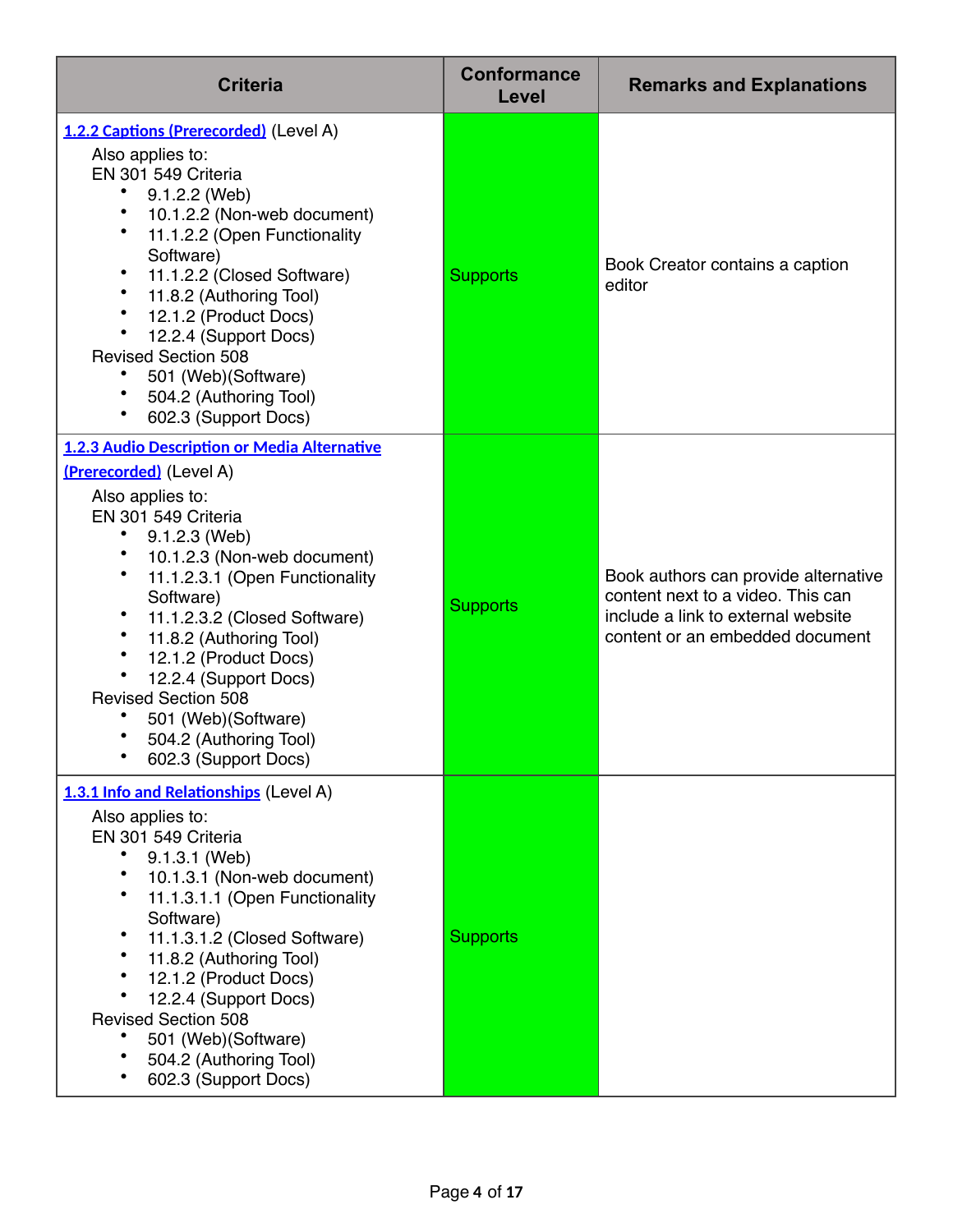| <b>Criteria</b>                                                                                                                                                                                                                                                                                                                                                                                                  | <b>Conformance</b><br>Level | <b>Remarks and Explanations</b> |
|------------------------------------------------------------------------------------------------------------------------------------------------------------------------------------------------------------------------------------------------------------------------------------------------------------------------------------------------------------------------------------------------------------------|-----------------------------|---------------------------------|
| 1.3.2 Meaningful Sequence (Level A)<br>Also applies to:<br>EN 301 549 Criteria<br>9.1.3.2 (Web)<br>10.1.3.2 (Non-web document)<br>11.1.3.2.1 (Open Functionality<br>Software)<br>11.1.3.2.2 (Closed Software)<br>11.8.2 (Authoring Tool)<br>12.1.2 (Product Docs)<br>12.2.4 (Support Docs)<br><b>Revised Section 508</b><br>501 (Web)(Software)<br>504.2 (Authoring Tool)<br>602.3 (Support Docs)                | <b>Supports</b>             |                                 |
| 1.3.3 Sensory Characteristics (Level A)<br>Also applies to:<br>EN 301 549 Criteria<br>$9.1.3.3$ (Web)<br>10.1.3.3 (Non-web document)<br>11.1.3.3 (Open Functionality<br>Software)<br>11.1.3.3 (Closed Software)<br>11.8.2 (Authoring Tool)<br>$\bullet$<br>12.1.2 (Product Docs)<br>12.2.4 (Support Docs)<br><b>Revised Section 508</b><br>501 (Web)(Software)<br>504.2 (Authoring Tool)<br>602.3 (Support Docs) | <b>Supports</b>             |                                 |
| 1.4.1 Use of Color (Level A)<br>Also applies to:<br>EN 301 549 Criteria<br>9.1.4.1 (Web)<br>10.1.4.1 (Non-web document)<br>11.1.4.1 (Open Functionality<br>Software)<br>11.1.4.1 (Closed Software)<br>11.8.2 (Authoring Tool)<br>12.1.2 (Product Docs)<br>12.2.4 (Support Docs)<br><b>Revised Section 508</b><br>501 (Web)(Software)<br>504.2 (Authoring Tool)<br>602.3 (Support Docs)                           | <b>Supports</b>             |                                 |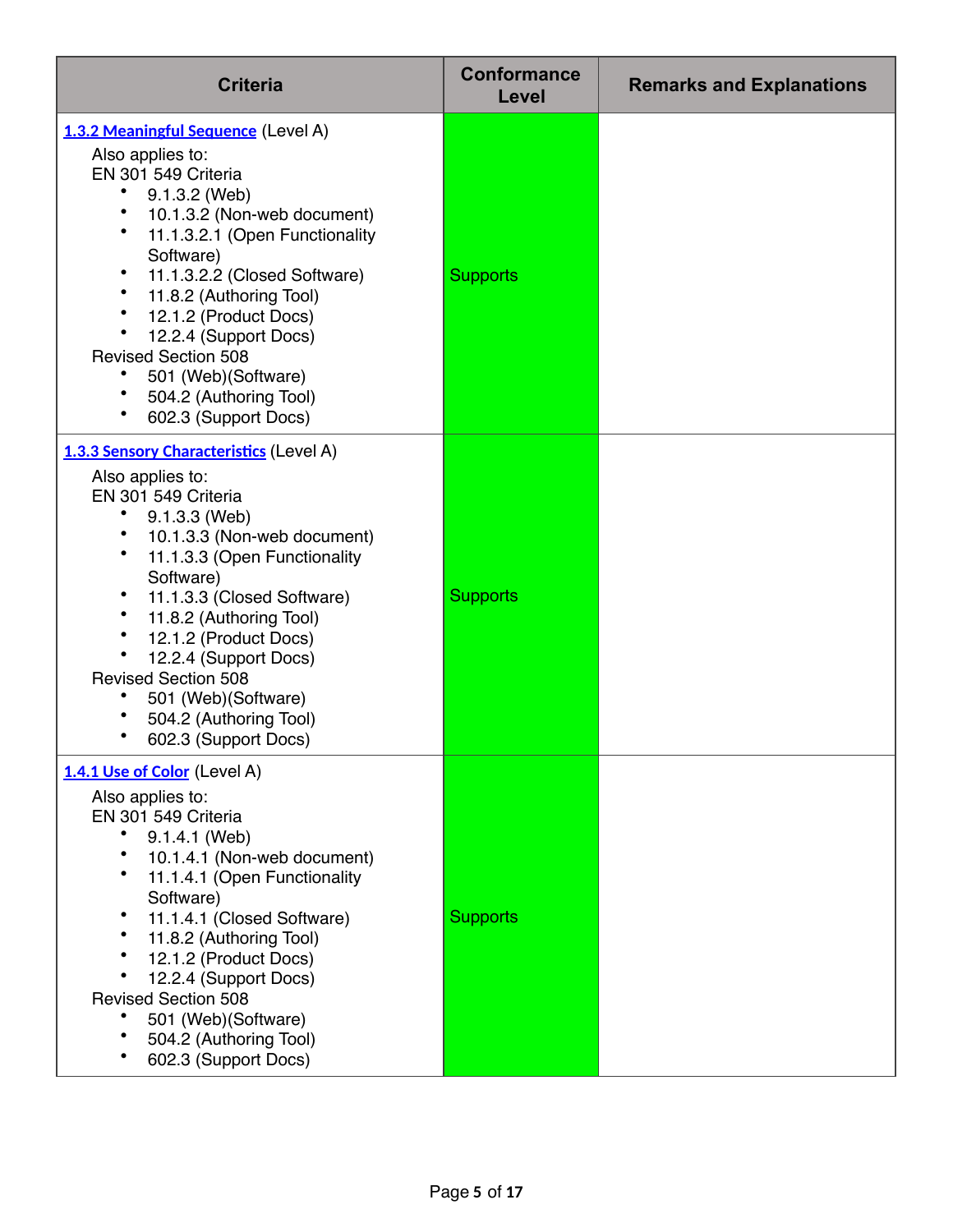| <b>Criteria</b>                                                                                                                                                                                                                                                                                                                                                                                        | <b>Conformance</b><br>Level | <b>Remarks and Explanations</b>                                                                                                                                         |
|--------------------------------------------------------------------------------------------------------------------------------------------------------------------------------------------------------------------------------------------------------------------------------------------------------------------------------------------------------------------------------------------------------|-----------------------------|-------------------------------------------------------------------------------------------------------------------------------------------------------------------------|
| 1.4.2 Audio Control (Level A)<br>Also applies to:<br>EN 301 549 Criteria<br>9.1.4.2 (Web)<br>10.1.4.2 (Non-web document)<br>11.1.4.2 (Open Functionality<br>Software)<br>11.1.4.2 (Closed Software)<br>11.8.2 (Authoring Tool)<br>12.1.2 (Product Docs)<br>12.2.4 (Support Docs)<br><b>Revised Section 508</b><br>501 (Web) (Software)<br>504.2 (Authoring Tool)<br>602.3 (Support Docs)               | <b>Supports</b>             | All audio items can be paused                                                                                                                                           |
| 2.1.1 Keyboard (Level A)<br>Also applies to:<br>EN 301 549 Criteria<br>$9.2.1.1$ (Web)<br>10.2.1.1 (Non-web document)<br>11.2.1.1.1 (Open Functionality<br>Software)<br>11.2.1.1.2 (Closed Software)<br>11.8.2 (Authoring Tool)<br>$\bullet$<br>12.1.2 (Product Docs)<br>12.2.4 (Support Docs)<br><b>Revised Section 508</b><br>501 (Web) (Software)<br>504.2 (Authoring Tool)<br>602.3 (Support Docs) | <b>Supports</b>             |                                                                                                                                                                         |
| 2.1.2 No Keyboard Trap (Level A)<br>Also applies to:<br>EN 301 549 Criteria<br>9.2.1.2 (Web)<br>10.2.1.2 (Non-web document)<br>11.2.1.2 (Open Functionality<br>Software)<br>11.2.1.2 (Closed Software)<br>11.8.2 (Authoring Tool)<br>12.1.2 (Product Docs)<br>12.2.4 (Support Docs)<br><b>Revised Section 508</b><br>501 (Web) (Software)<br>504.2 (Authoring Tool)<br>602.3 (Support Docs)            | <b>Partially supports</b>   | The app largely has no keyboard<br>traps but there are two cases where<br>traps occur inside iframes; the<br>Google picker and book link items<br>displayed in iframes. |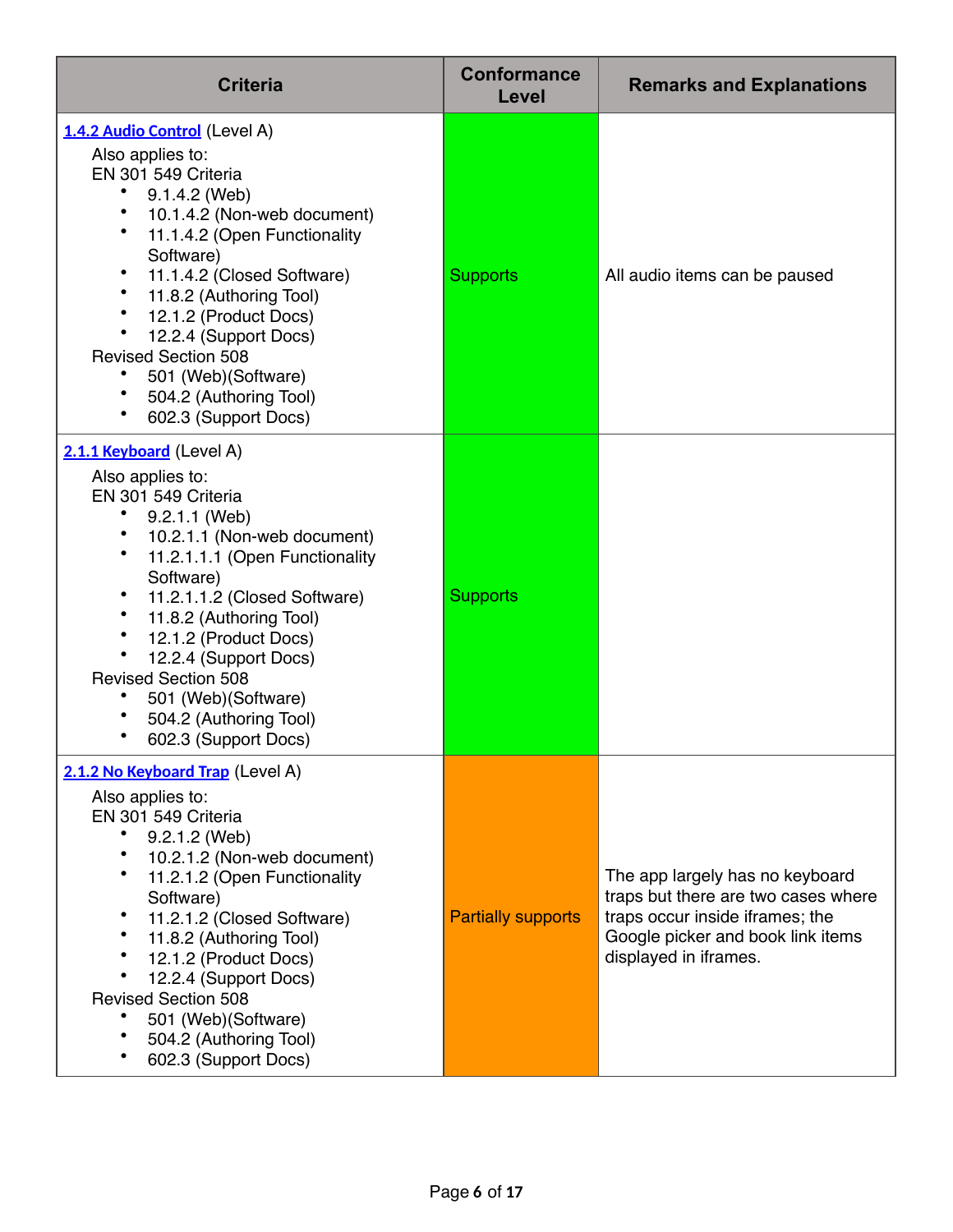| <b>Criteria</b>                                                                                                                                                                                                                                                                                                                                                                                             | <b>Conformance</b><br>Level | <b>Remarks and Explanations</b>                                                                                                                                        |
|-------------------------------------------------------------------------------------------------------------------------------------------------------------------------------------------------------------------------------------------------------------------------------------------------------------------------------------------------------------------------------------------------------------|-----------------------------|------------------------------------------------------------------------------------------------------------------------------------------------------------------------|
| 2.2.1 Timing Adjustable (Level A)<br>Also applies to:<br>EN 301 549 Criteria<br>9.2.2.1 (Web)<br>10.2.2.1 (Non-web document)<br>11.2.2.1 (Open Functionality<br>Software)<br>11.2.2.1 (Closed Software)<br>11.8.2 (Authoring Tool)<br>12.1.2 (Product Docs)<br>12.2.4 (Support Docs)<br><b>Revised Section 508</b><br>501 (Web)(Software)<br>504.2 (Authoring Tool)<br>602.3 (Support Docs)                 | <b>Supports</b>             | There are no features that rely on<br>timing. The publish success<br>animation is timed but it is a<br>presentational element rather than<br>functionality or content. |
| 2.2.2 Pause, Stop, Hide (Level A)<br>Also applies to:<br>EN 301 549 Criteria<br>$9.2.2.2$ (Web)<br>10.2.2.2 (Non-web document)<br>11.2.2.2 (Open Functionality<br>Software)<br>11.2.2.2 (Closed Software)<br>11.8.2 (Authoring Tool)<br>$\bullet$<br>12.1.2 (Product Docs)<br>12.2.4 (Support Docs)<br><b>Revised Section 508</b><br>501 (Web) (Software)<br>504.2 (Authoring Tool)<br>602.3 (Support Docs) | <b>Supports</b>             | The app features no moving,<br>blinking, scrolling, or auto-updating<br>information                                                                                    |
| 2.3.1 Three Flashes or Below Threshold (Level A)<br>Also applies to:<br>EN 301 549 Criteria<br>9.2.3.1 (Web)<br>10.2.3.1 (Non-web document)<br>11.2.3.1 (Open Functionality<br>Software)<br>11.2.3.1 (Closed Software)<br>11.8.2 (Authoring Tool)<br>12.1.2 (Product Docs)<br>12.2.4 (Support Docs)<br><b>Revised Section 508</b><br>501 (Web) (Software)<br>504.2 (Authoring Tool)<br>602.3 (Support Docs) | <b>Supports</b>             | The app contains no flashing content                                                                                                                                   |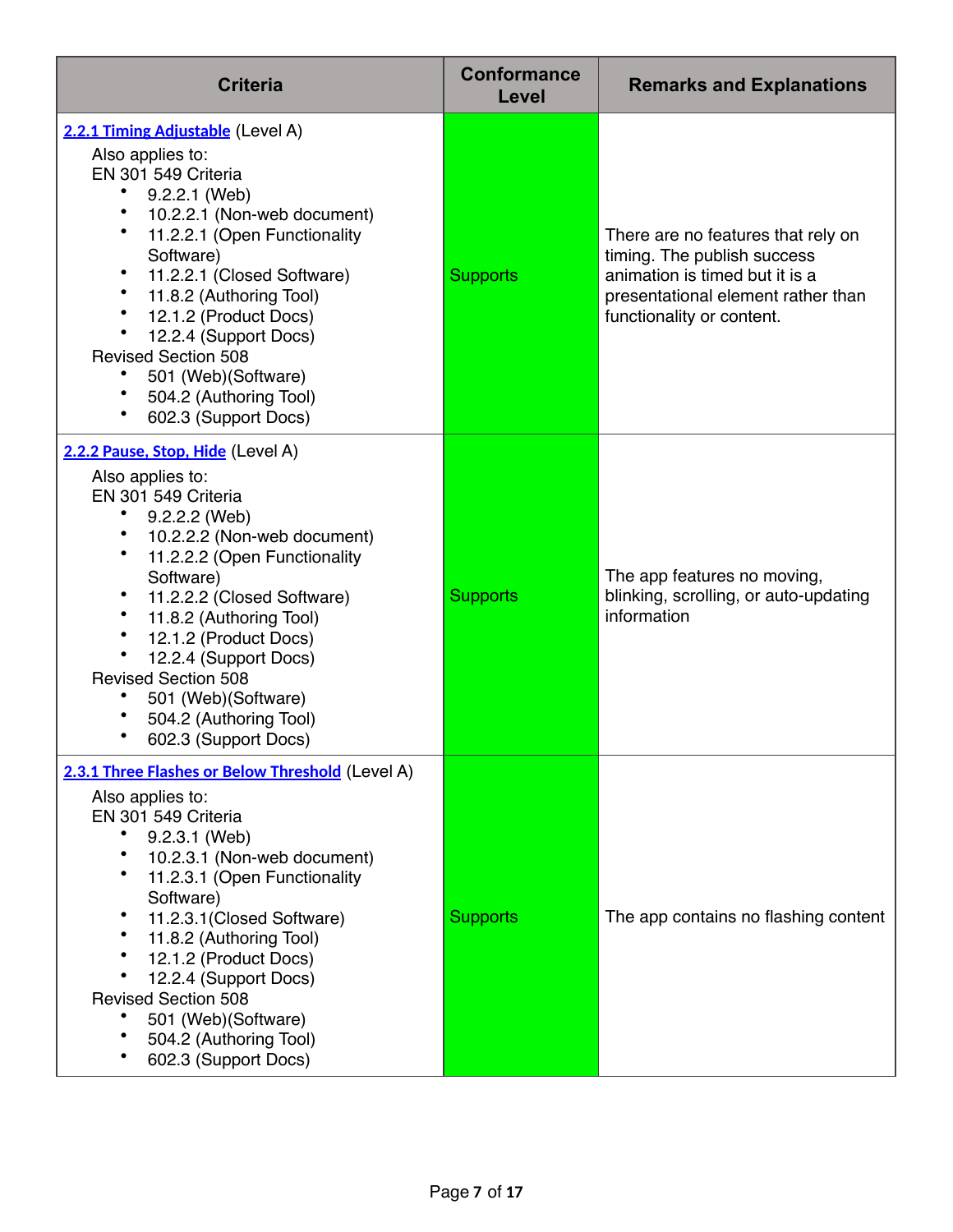| <b>Criteria</b>                                                                                                                                                                                                                                                                                                                                                                                                                                                                                                                                                                  | <b>Conformance</b><br>Level | <b>Remarks and Explanations</b> |
|----------------------------------------------------------------------------------------------------------------------------------------------------------------------------------------------------------------------------------------------------------------------------------------------------------------------------------------------------------------------------------------------------------------------------------------------------------------------------------------------------------------------------------------------------------------------------------|-----------------------------|---------------------------------|
| 2.4.1 Bypass Blocks (Level A)<br>Also applies to:<br>EN 301 549 Criteria<br>$\bullet$<br>9.2.4.1 (Web)<br>$\bullet$<br>10.2.4.1 (Non-web document) - Does<br>not apply<br>11.2.4.1 (Open Functionality<br>Software) - Does not apply<br>$\bullet$<br>11.2.4.1 (Closed Software) - Does<br>not apply<br>11.8.2 (Authoring Tool)<br>$\bullet$<br>12.1.2 (Product Docs)<br>12.2.4 (Support Docs)<br><b>Revised Section 508</b><br>501 (Web)(Software) - Does not<br>apply to non-web software<br>504.2 (Authoring Tool)<br>602.3 (Support Docs) - Does not<br>apply to non-web docs | <b>Supports</b>             |                                 |
| 2.4.2 Page Titled (Level A)<br>Also applies to:<br>EN 301 549 Criteria<br>9.2.4.2 (Web)<br>$\bullet$<br>10.2.4.2 (Non-web document)<br>$\bullet$<br>11.2.4.2 (Open Functionality<br>Software) - Does not apply<br>$\bullet$<br>11.2.4.2 (Closed Software) - Does<br>not apply<br>11.8.2 (Authoring Tool)<br>12.1.2 (Product Docs)<br>12.2.4 (Support Docs)<br><b>Revised Section 508</b><br>501 (Web) (Software)<br>504.2 (Authoring Tool)<br>602.3 (Support Docs)                                                                                                               | <b>Supports</b>             |                                 |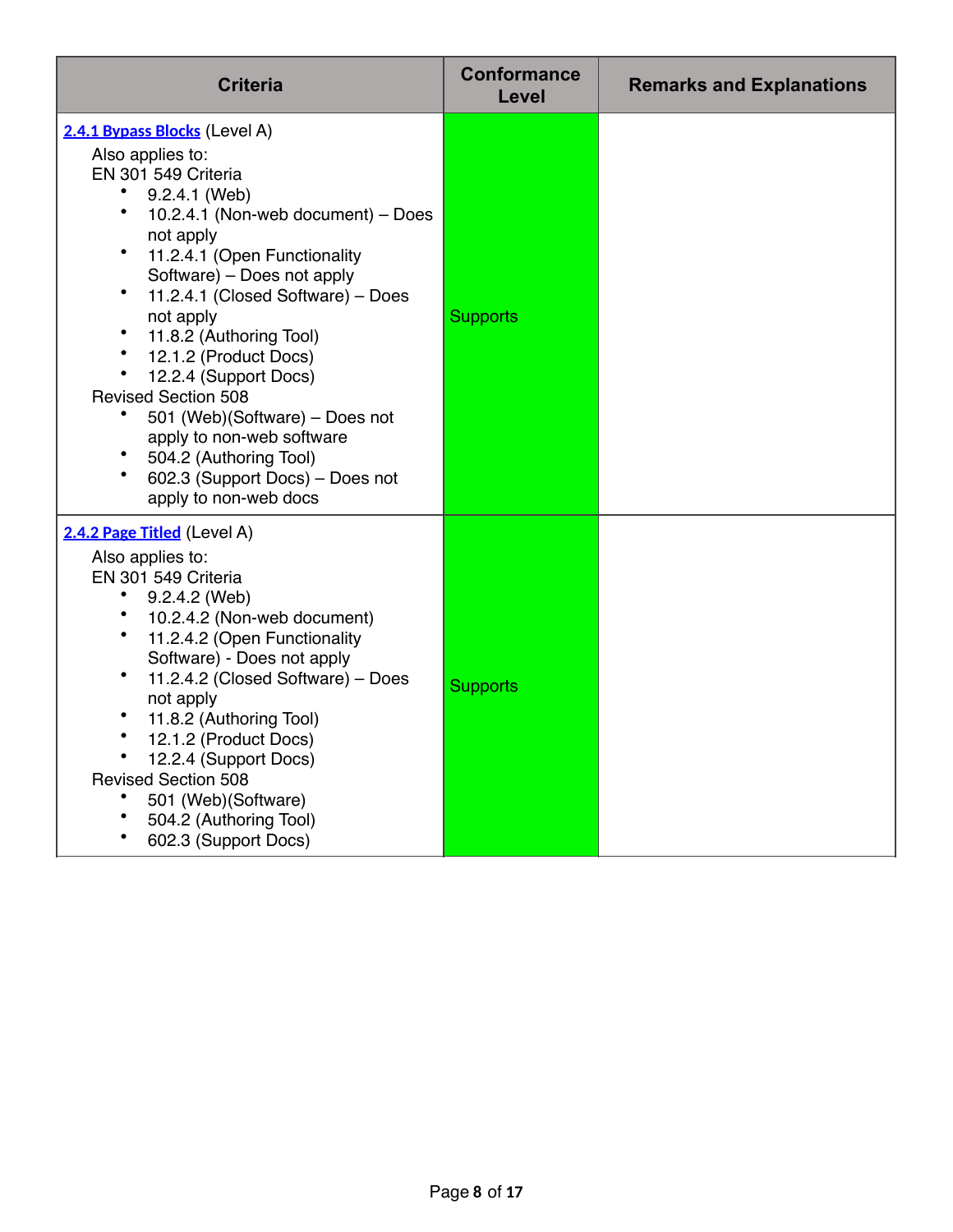| <b>Criteria</b>                                                                                                                                                                                                                                                                                                                                                                                     | <b>Conformance</b><br>Level | <b>Remarks and Explanations</b>                                                          |
|-----------------------------------------------------------------------------------------------------------------------------------------------------------------------------------------------------------------------------------------------------------------------------------------------------------------------------------------------------------------------------------------------------|-----------------------------|------------------------------------------------------------------------------------------|
| 2.4.3 Focus Order (Level A)<br>Also applies to:<br>EN 301 549 Criteria<br>9.2.4.3 (Web)<br>10.2.4.3 (Non-web document)<br>11.2.4.3 (Open Functionality<br>Software)<br>11.2.4.3 (Closed Software)<br>11.8.2 (Authoring Tool)<br>12.1.2 (Product Docs)<br>12.2.4 (Support Docs)<br><b>Revised Section 508</b><br>501 (Web) (Software)<br>504.2 (Authoring Tool)<br>602.3 (Support Docs)              | <b>Supports</b>             |                                                                                          |
| 2.4.4 Link Purpose (In Context) (Level A)<br>Also applies to:<br>EN 301 549 Criteria<br>9.2.4.4 (Web)<br>10.2.4.4 (Non-web document)<br>11.2.4.4 (Open Functionality<br>Software)<br>11.2.4.4 (Closed Software<br>11.8.2 (Authoring Tool)<br>12.1.2 (Product Docs)<br>12.2.4 (Support Docs)<br><b>Revised Section 508</b><br>501 (Web) (Software)<br>504.2 (Authoring Tool)<br>602.3 (Support Docs) | <b>Supports</b>             |                                                                                          |
| 3.1.1 Language of Page (Level A)<br>Also applies to:<br>EN 301 549 Criteria<br>9.3.1.1 (Web)<br>10.3.1.1 (Non-web document)<br>11.3.1.1.1 (Open Functionality<br>Software)<br>11.3.1.1.2 (Closed Software)<br>11.8.2 (Authoring Tool)<br>12.1.2 (Product Docs)<br>12.2.4 (Support Docs)<br><b>Revised Section 508</b><br>501 (Web) (Software)<br>504.2 (Authoring Tool)<br>602.3 (Support Docs)     | <b>Supports</b>             | The language of the page can be<br>determined by the lang attribute on<br>the html root. |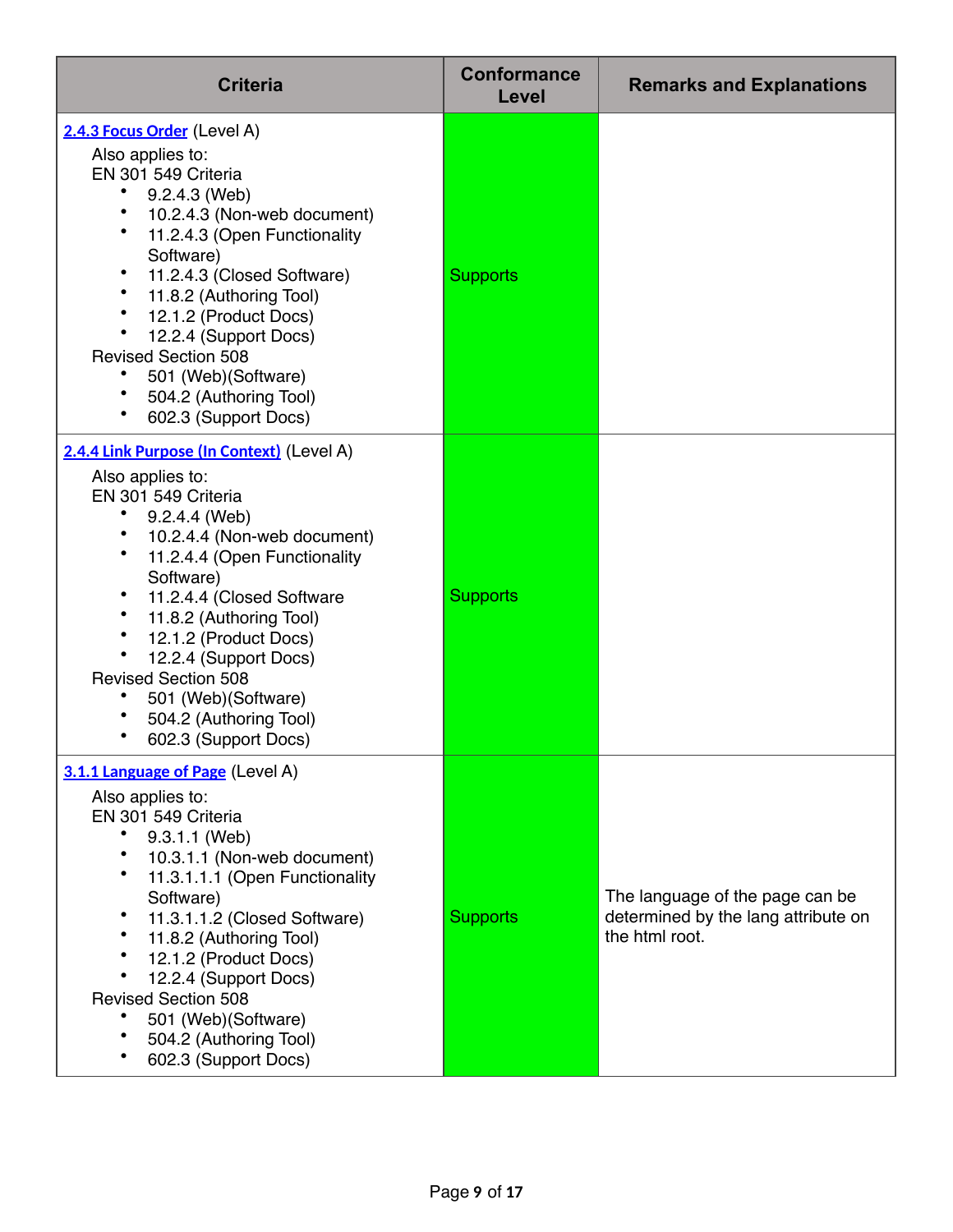| <b>Criteria</b>                                                                                                                                                                                                                                                                                                                                                                                     | <b>Conformance</b><br>Level | <b>Remarks and Explanations</b>                                 |
|-----------------------------------------------------------------------------------------------------------------------------------------------------------------------------------------------------------------------------------------------------------------------------------------------------------------------------------------------------------------------------------------------------|-----------------------------|-----------------------------------------------------------------|
| 3.2.1 On Focus (Level A)<br>Also applies to:<br>EN 301 549 Criteria<br>9.3.2.1 (Web)<br>10.3.2.1 (Non-web document)<br>11.3.2.1 (Open Functionality<br>Software)<br>11.3.2.1 (Closed Software)<br>11.8.2 (Authoring Tool)<br>12.1.2 (Product Docs)<br>12.2.4 (Support Docs)<br><b>Revised Section 508</b><br>501 (Web) (Software)<br>504.2 (Authoring Tool)<br>602.3 (Support Docs)                 | <b>Supports</b>             | The app does not change context on<br>any focus event           |
| 3.2.2 On Input (Level A)<br>Also applies to:<br>EN 301 549 Criteria<br>$9.3.2.2$ (Web)<br>10.3.2.2 (Non-web document)<br>11.3.2.2 (Open Functionality<br>Software)<br>11.3.2.2 (Closed Software)<br>11.8.2 (Authoring Tool)<br>$\bullet$<br>12.1.2 (Product Docs)<br>12.2.4 (Support Docs)<br><b>Revised Section 508</b><br>501 (Web) (Software)<br>504.2 (Authoring Tool)<br>602.3 (Support Docs)  | <b>Supports</b>             | The app causes no unexpected<br>change of context on user input |
| 3.3.1 Error Identification (Level A)<br>Also applies to:<br>EN 301 549 Criteria<br>9.3.3.1 (Web)<br>10.3.3.1 (Non-web document)<br>11.3.3.1.1 (Open Functionality<br>Software)<br>11.3.3.1.2 (Closed Software)<br>11.8.2 (Authoring Tool)<br>12.1.2 (Product Docs)<br>12.2.4 (Support Docs)<br><b>Revised Section 508</b><br>501 (Web) (Software)<br>504.2 (Authoring Tool)<br>602.3 (Support Docs) | <b>Supports</b>             |                                                                 |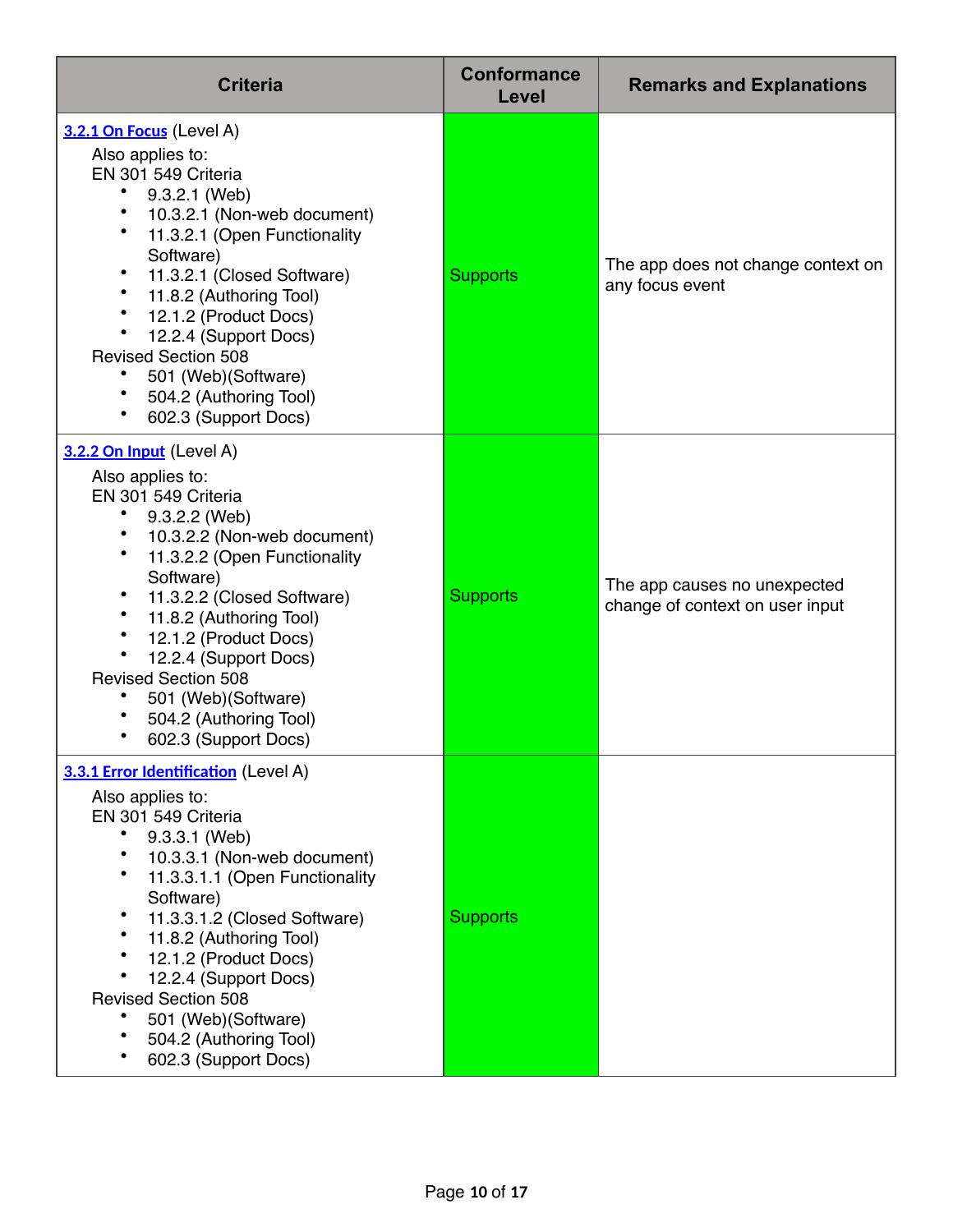| <b>Criteria</b>                                                                                                                                                                                                                                                                                                                                                                                                                 | <b>Conformance</b><br>Level | <b>Remarks and Explanations</b> |
|---------------------------------------------------------------------------------------------------------------------------------------------------------------------------------------------------------------------------------------------------------------------------------------------------------------------------------------------------------------------------------------------------------------------------------|-----------------------------|---------------------------------|
| 3.3.2 Labels or Instructions (Level A)<br>Also applies to:<br>EN 301 549 Criteria<br>9.3.3.2 (Web)<br>10.3.3.2 (Non-web document)<br>11.3.3.2 (Open Functionality<br>Software)<br>11.3.3.2 (Closed Software)<br>11.8.2 (Authoring Tool)<br>12.1.2 (Product Docs)<br>12.2.4 (Support Docs)<br><b>Revised Section 508</b><br>501 (Web) (Software)<br>504.2 (Authoring Tool)<br>602.3 (Support Docs)                               | <b>Supports</b>             |                                 |
| 4.1.1 Parsing (Level A)<br>Also applies to:<br>EN 301 549 Criteria<br>9.4.1.1 (Web)<br>10.4.1.1 (Non-web document)<br>11.4.1.1.1 (Open Functionality<br>Software)<br>٠<br>11.4.1.1.2 (Closed Software) - Does<br>not apply<br>11.8.2 (Authoring Tool)<br>12.1.2 (Product Docs)<br>12.2.4 (Support Docs)<br><b>Revised Section 508</b><br>501 (Web) (Software)<br>504.2 (Authoring Tool)<br>602.3 (Support Docs)                 | <b>Supports</b>             |                                 |
| 4.1.2 Name, Role, Value (Level A)<br>Also applies to:<br>EN 301 549 Criteria<br>9.4.1.2 (Web)<br>10.4.1.2 (Non-web document)<br>$\bullet$<br>11.4.1.2.1 (Open Functionality<br>Software)<br>11.4.1.2.2 (Closed Software) - Not<br>required<br>11.8.2 (Authoring Tool)<br>12.1.2 (Product Docs)<br>12.2.4 (Support Docs)<br><b>Revised Section 508</b><br>501 (Web) (Software)<br>504.2 (Authoring Tool)<br>602.3 (Support Docs) | <b>Supports</b>             |                                 |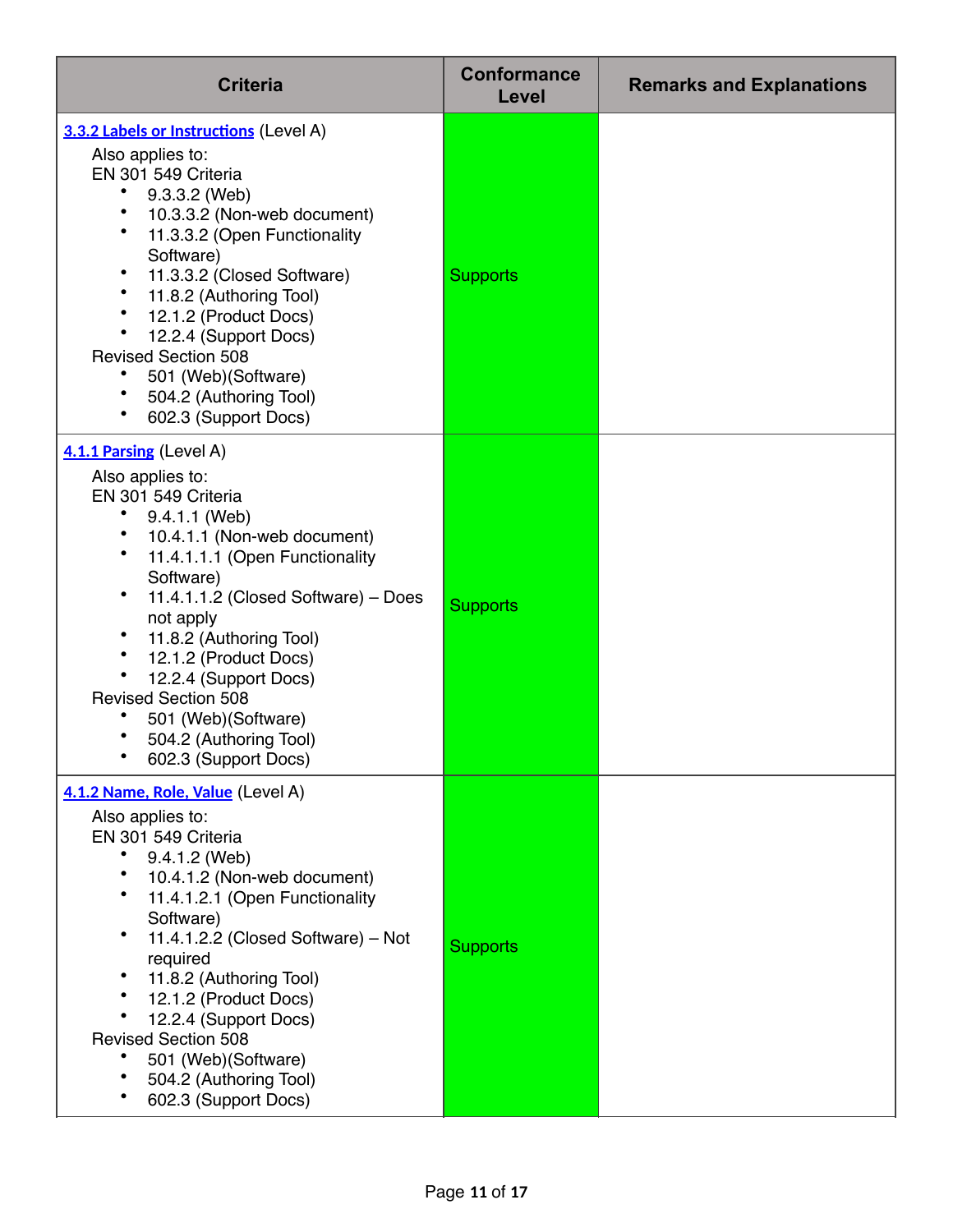### **Table 2: Success Criteria, Level AA**

Notes:

| <b>Criteria</b>                                                                                                                                                                                                                                                                                                                                                                                               | <b>Conformance</b><br>Level | <b>Remarks and Explanations</b>                                                      |
|---------------------------------------------------------------------------------------------------------------------------------------------------------------------------------------------------------------------------------------------------------------------------------------------------------------------------------------------------------------------------------------------------------------|-----------------------------|--------------------------------------------------------------------------------------|
| 1.2.4 Captions (Live) (Level AA)<br>Also applies to:<br>EN 301 549 Criteria<br>$9.1.2.4$ (Web)<br>10.1.2.4 (Non-web document)<br>11.1.2.4 (Open Functionality<br>Software)<br>11.1.2.4 (Closed Software)<br>11.8.2 (Authoring Tool)<br>$\bullet$<br>12.1.2 (Product Docs)<br>12.2.4 (Support Docs)<br><b>Revised Section 508</b><br>501 (Web)(Software)<br>504.2 (Authoring Tool)<br>602.3 (Support Docs)     | <b>Supports</b>             | The app has no live video content.                                                   |
| 1.2.5 Audio Description (Prerecorded) (Level AA)<br>Also applies to:<br>EN 301 549 Criteria<br>$9.1.2.5$ (Web)<br>10.1.2.5 (Non-web document)<br>11.1.2.5 (Open Functionality<br>Software)<br>11.1.2.5 (Closed Software)<br>11.8.2 (Authoring Tool)<br>12.1.2 (Product Docs)<br>12.2.4 (Support Docs)<br><b>Revised Section 508</b><br>501 (Web) (Software)<br>504.2 (Authoring Tool)<br>602.3 (Support Docs) | <b>Supports</b>             | Static text can be added to a book as<br>an alternative to the audio<br>description. |
| 1.4.3 Contrast (Minimum) (Level AA)<br>Also applies to:<br>EN 301 549 Criteria<br>9.1.4.3 (Web)<br>10.1.4.3 (Non-web document)<br>٠<br>11.1.4.3 (Open Functionality<br>Software)<br>11.1.4.3 (Closed Software)<br>11.8.2 (Authoring Tool)<br>12.1.2 (Product Docs)<br>12.2.4 (Support Docs)<br><b>Revised Section 508</b><br>501 (Web)(Software)<br>504.2 (Authoring Tool)<br>602.3 (Support Docs)            | <b>Supports</b>             |                                                                                      |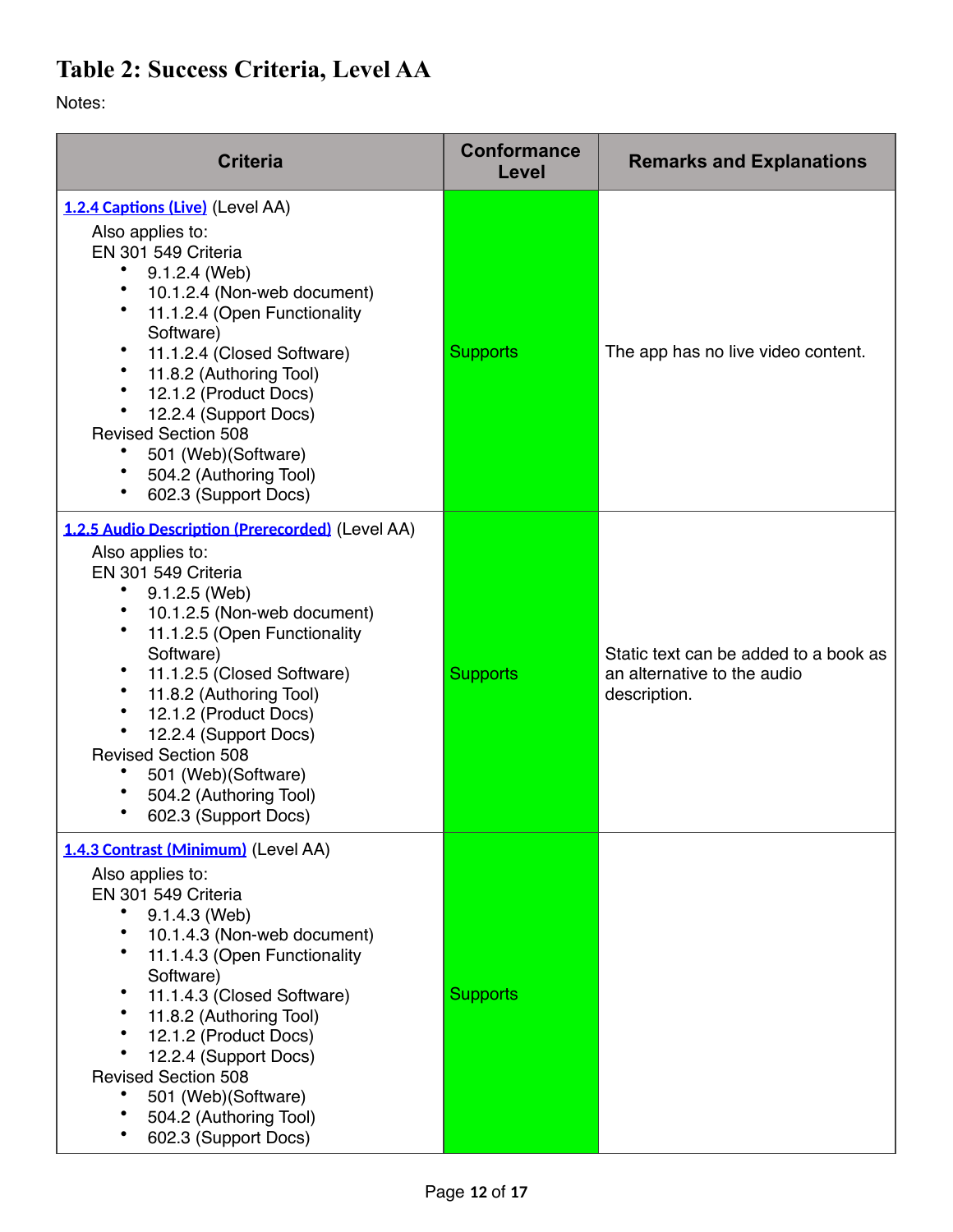| <b>Criteria</b>                                                                                                                                                                                                                                                                                                                                                                                                                                                | <b>Conformance</b><br>Level | <b>Remarks and Explanations</b>                                                              |
|----------------------------------------------------------------------------------------------------------------------------------------------------------------------------------------------------------------------------------------------------------------------------------------------------------------------------------------------------------------------------------------------------------------------------------------------------------------|-----------------------------|----------------------------------------------------------------------------------------------|
| 1.4.4 Resize text (Level AA)<br>Also applies to:<br>EN 301 549 Criteria<br>9.1.4.4 (Web)<br>10.1.4.4 (Non-web document)<br>$\bullet$<br>11.1.4.4.1 (Open Functionality<br>Software)<br>11.1.4.4.2 (Closed Software)<br>$\bullet$<br>11.8.2 (Authoring Tool)<br>* 12.1.2 (Product Docs)<br>$\bullet$<br>12.2.4 (Support Docs)<br><b>Revised Section 508</b><br>501 (Web) (Software)<br>504.2 (Authoring Tool)<br>602.3 (Support Docs)                           | <b>Partially supports</b>   | The app can be zoomed but a zoom<br>level of 200% can only be achieved<br>on larger screens. |
| 1.4.5 Images of Text (Level AA)<br>Also applies to:<br>EN 301 549 Criteria<br>٠<br>9.1.4.5 (Web)<br>$\bullet$<br>10.1.4.5 (Non-web document)<br>$\bullet$<br>11.1.4.5.1 (Open Functionality<br>Software)<br>$\bullet$<br>11.1.4.5.2 (Closed Software) - Does<br>not apply<br>11.8.2 (Authoring Tool)<br>12.1.2 (Product Docs)<br>12.2.4 (Support Docs)<br><b>Revised Section 508</b><br>501 (Web) (Software)<br>504.2 (Authoring Tool)<br>602.3 (Support Docs) | <b>Supports</b>             | The app displays no text within<br>images                                                    |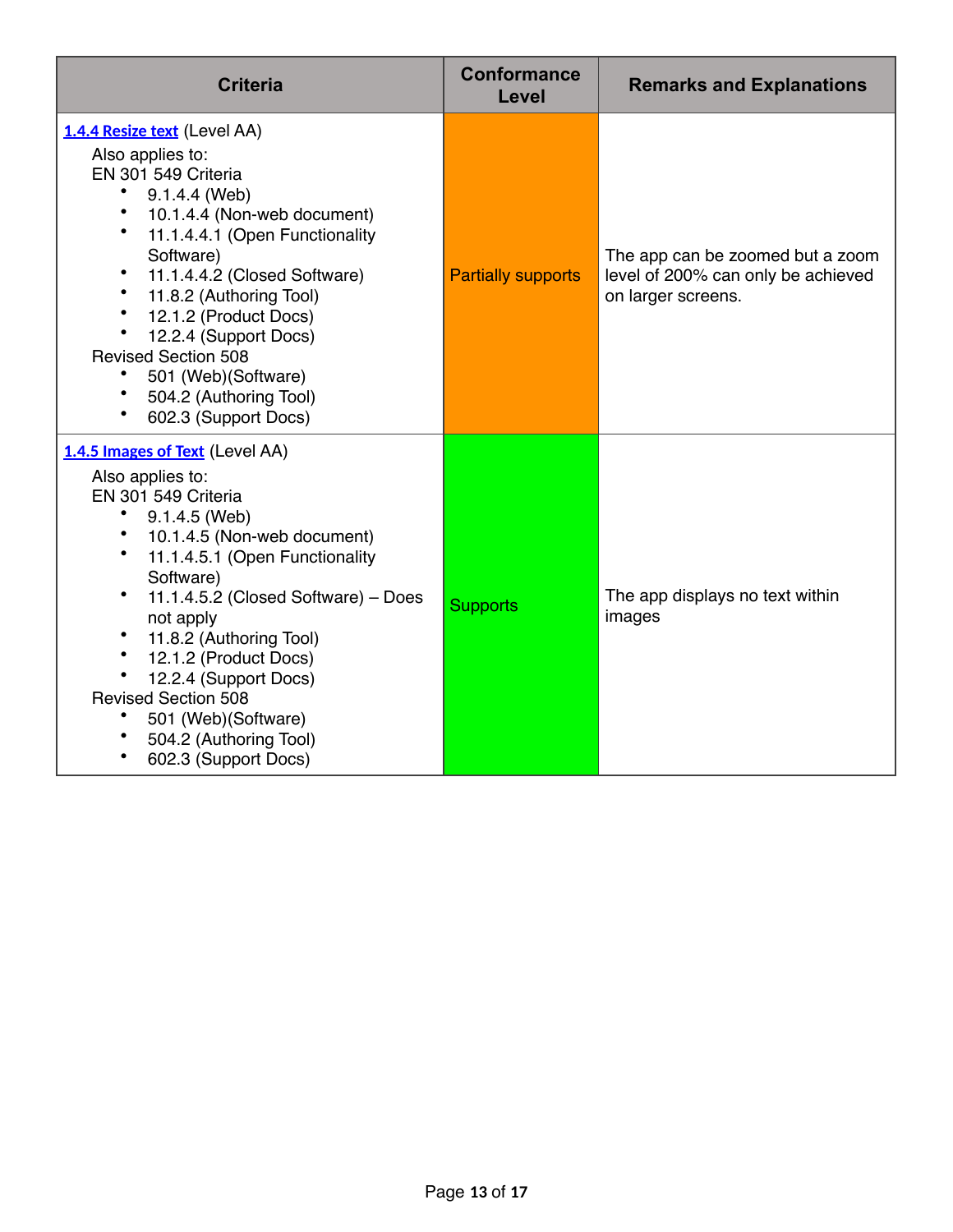| <b>Criteria</b>                                                                                                                                                                                                                                                                                                                                                                                                                                                                                                                                                                   | <b>Conformance</b><br>Level | <b>Remarks and Explanations</b>                                                                         |
|-----------------------------------------------------------------------------------------------------------------------------------------------------------------------------------------------------------------------------------------------------------------------------------------------------------------------------------------------------------------------------------------------------------------------------------------------------------------------------------------------------------------------------------------------------------------------------------|-----------------------------|---------------------------------------------------------------------------------------------------------|
| 2.4.5 Multiple Ways (Level AA)<br>Also applies to:<br>EN 301 549 Criteria<br>9.2.4.5 (Web)<br>٠<br>10.2.4.5 (Non-web document) - Does<br>not apply<br>$\bullet$<br>11.2.4.5 (Open Functionality<br>Software) – Does not apply<br>٠<br>11.2.4.5 (Closed Software) - Does<br>not apply<br>٠<br>11.8.2 (Authoring Tool)<br>$\bullet$<br>12.1.2 (Product Docs)<br>12.2.4 (Support Docs)<br><b>Revised Section 508</b><br>501 (Web) (Software) – Does not<br>apply to non-web software<br>٠<br>504.2 (Authoring Tool)<br>602.3 (Support Docs) - Does not<br>٠<br>apply to non-web docs | <b>Not Applicable</b>       | There is only one way of navigating<br>through the app. There is no sitemap<br>or site-wide navigation. |
| 2.4.6 Headings and Labels (Level AA)<br>Also applies to:<br>EN 301 549 Criteria<br>9.2.4.6 (Web)<br>٠<br>10.2.4.6 (Non-web document)<br>$\bullet$<br>11.2.4.6 (Open Functionality<br>Software)<br>11.2.4.6 (Closed Software)<br>٠<br>٠<br>11.8.2 (Authoring Tool)<br>12.1.2 (Product Docs)<br>12.2.4 (Support Docs)<br><b>Revised Section 508</b><br>501 (Web) (Software)<br>504.2 (Authoring Tool)<br>602.3 (Support Docs)                                                                                                                                                       | <b>Supports</b>             |                                                                                                         |
| 2.4.7 Focus Visible (Level AA)<br>Also applies to:<br>EN 301 549 Criteria<br>9.2.4.7 (Web)<br>10.2.4.7 (Non-web document)<br>11.2.4.7 (Open Functionality<br>Software)<br>11.2.4.7 (Closed Software)<br>٠<br>11.8.2 (Authoring Tool)<br>12.1.2 (Product Docs)<br>12.2.4 (Support Docs)<br><b>Revised Section 508</b><br>501 (Web) (Software)<br>504.2 (Authoring Tool)<br>602.3 (Support Docs)                                                                                                                                                                                    | <b>Supports</b>             |                                                                                                         |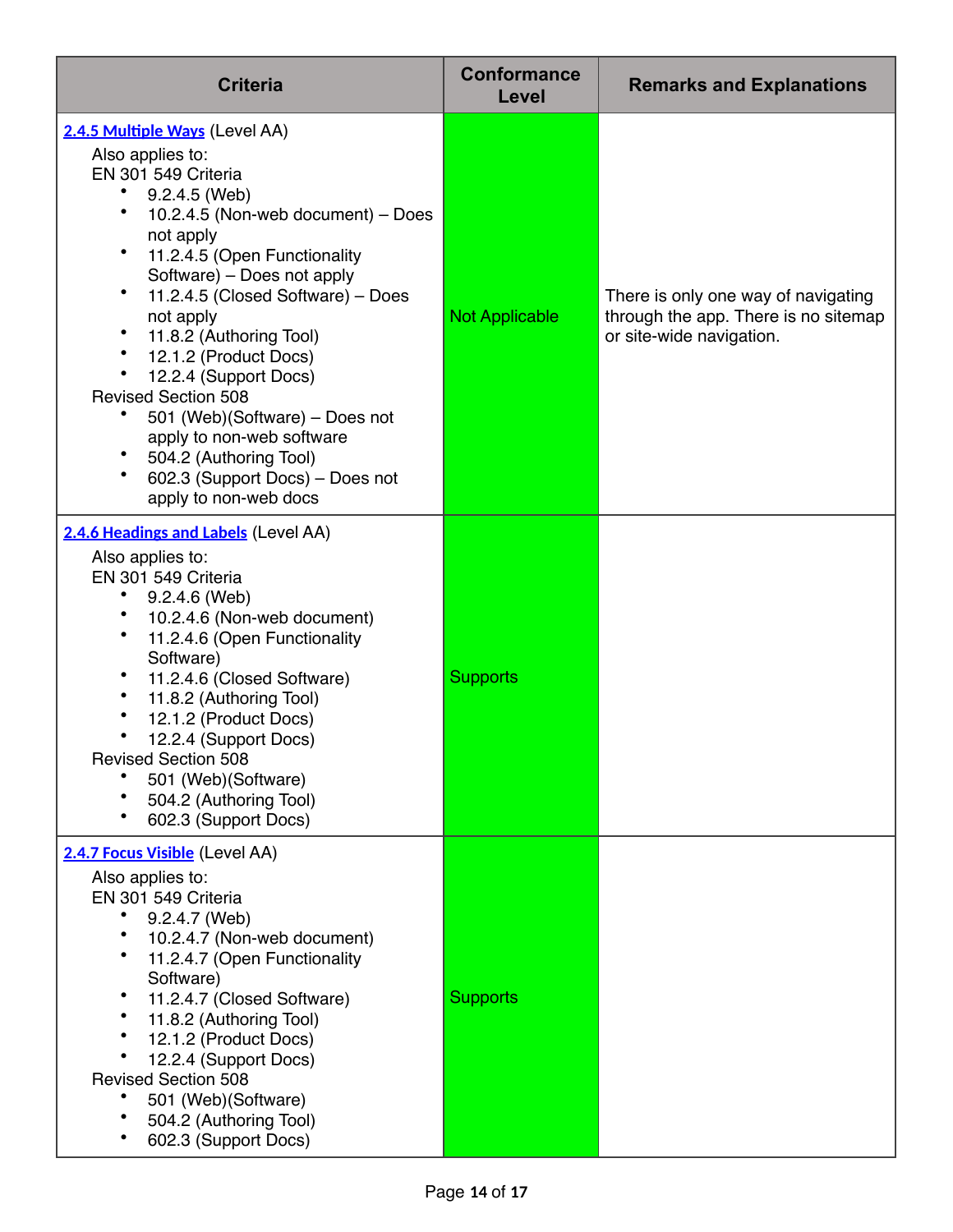| <b>Criteria</b>                                                                                                                                                                                                                                                                                                                                                                                                                                                                                                                       | <b>Conformance</b><br>Level | <b>Remarks and Explanations</b>                                                                                                                                                                                    |
|---------------------------------------------------------------------------------------------------------------------------------------------------------------------------------------------------------------------------------------------------------------------------------------------------------------------------------------------------------------------------------------------------------------------------------------------------------------------------------------------------------------------------------------|-----------------------------|--------------------------------------------------------------------------------------------------------------------------------------------------------------------------------------------------------------------|
| 3.1.2 Language of Parts (Level AA)<br>Also applies to:<br>EN 301 549 Criteria<br>9.3.1.2 (Web)<br>10.3.1.2 (Non-web document)<br>11.3.1.2 (Open Functionality<br>Software) - Does not apply<br>11.3.1.2 (Closed Software) - Does<br>not apply<br>11.8.2 (Authoring Tool)<br>12.1.2 (Product Docs)<br>12.2.4 (Support Docs)<br><b>Revised Section 508</b><br>501 (Web)(Software)<br>504.2 (Authoring Tool)<br>602.3 (Support Docs)                                                                                                     | <b>Partially supports</b>   | All part content follows the same<br>language the page is declared in,<br>apart from user generated content<br>which could be in a different<br>language and there is currently no<br>mechanism for marking it so. |
| 3.2.3 Consistent Navigation (Level AA)<br>Also applies to:<br>EN 301 549 Criteria<br>9.3.2.3 (Web)<br>10.3.2.3 (Non-web document) - Does<br>not apply<br>11.3.2.3 (Open Functionality<br>Software) - Does not apply<br>11.3.2.3 (Closed Software) - Does<br>not apply<br>11.8.2 (Authoring Tool)<br>12.1.2 (Product Docs)<br>12.2.4 (Support Docs)<br><b>Revised Section 508</b><br>501 (Web)(Software) - Does not<br>apply to non-web software<br>504.2 (Authoring Tool)<br>602.3 (Support Docs) - Does not<br>apply to non-web docs | <b>Supports</b>             | Navigation is consistent throughout<br>the app                                                                                                                                                                     |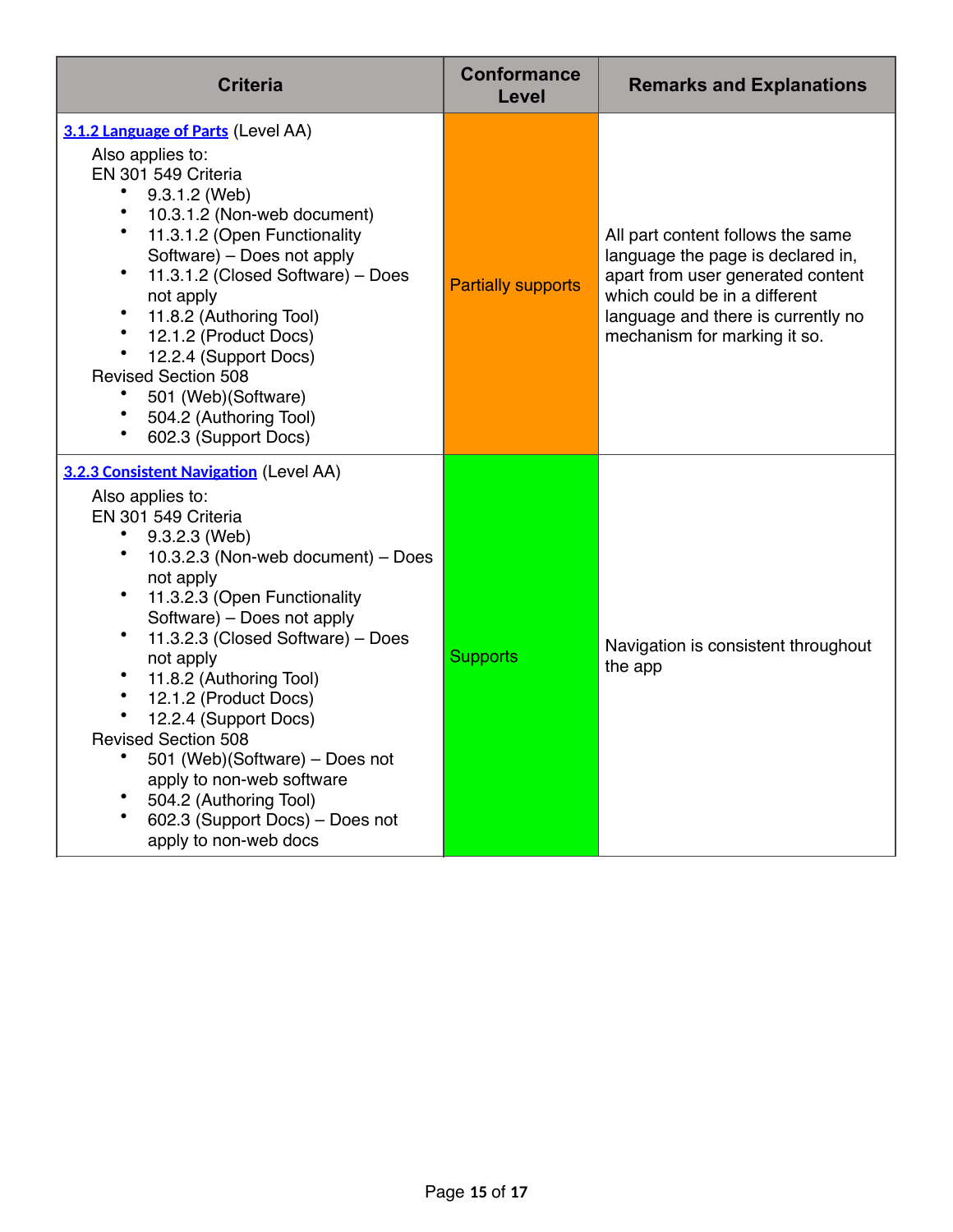| <b>Criteria</b>                                                                                                                                                                                                                                                                                                                                                                                                                                                                                                                                                                                                         | <b>Conformance</b><br>Level | <b>Remarks and Explanations</b> |
|-------------------------------------------------------------------------------------------------------------------------------------------------------------------------------------------------------------------------------------------------------------------------------------------------------------------------------------------------------------------------------------------------------------------------------------------------------------------------------------------------------------------------------------------------------------------------------------------------------------------------|-----------------------------|---------------------------------|
| 3.2.4 Consistent Identification (Level AA)<br>Also applies to:<br>EN 301 549 Criteria<br>9.3.2.4 (Web)<br>$\bullet$<br>10.3.2.4 (Non-web document) - Does<br>not apply<br>$\bullet$<br>11.3.2.4 (Open Functionality<br>Software) - Does not apply<br>$\bullet$<br>11.3.2.4 (Closed Software) - Does<br>not apply<br>$\bullet$<br>11.8.2 (Authoring Tool)<br>$\bullet$<br>12.1.2 (Product Docs)<br>12.2.4 (Support Docs)<br><b>Revised Section 508</b><br>501 (Web)(Software) - Does not<br>apply to non-web software<br>504.2 (Authoring Tool)<br>$\bullet$<br>602.3 (Support Docs) - Does not<br>apply to non-web docs | <b>Supports</b>             |                                 |
| 3.3.3 Error Suggestion (Level AA)<br>Also applies to:<br>EN 301 549 Criteria<br>9.3.3.3 (Web)<br>10.3.3.3 (Non-web document)<br>11.3.3.3 (Open Functionality<br>Software)<br>$\bullet$<br>11.3.3.3 (Closed Software)<br>11.8.2 (Authoring Tool)<br>$\bullet$<br>12.1.2 (Product Docs)<br>$\bullet$<br>12.2.4 (Support Docs)<br><b>Revised Section 508</b><br>501 (Web)(Software)<br>504.2 (Authoring Tool)<br>602.3 (Support Docs)                                                                                                                                                                                      | <b>Supports</b>             |                                 |